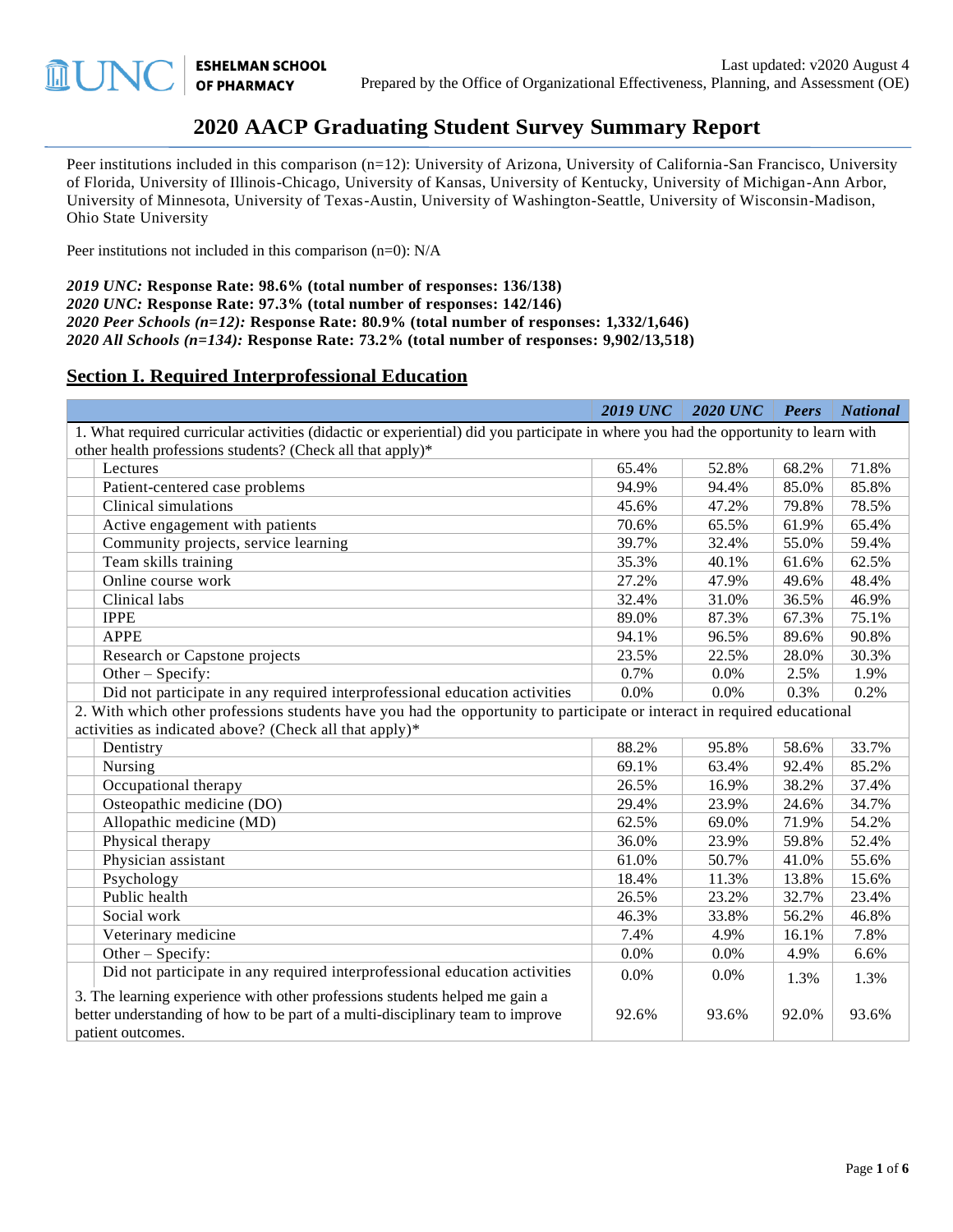# **Section II. Professional Competencies/Outcomes/Curriculum**

| The Pharm.D. Program prepared me to                                                                                              | <b>2019 UNC</b> | <b>2020 UNC</b> | <b>Peers</b> | <b>National</b> |
|----------------------------------------------------------------------------------------------------------------------------------|-----------------|-----------------|--------------|-----------------|
| Domain 1: Foundational Knowledge                                                                                                 |                 |                 |              |                 |
| 4. Apply knowledge from the foundational pharmaceutical and biomedical<br>sciences to the provision of patient care.             | 87.5%           | 99.3%           | 97.2%        | 97.7%           |
| 5. Apply knowledge from the clinical sciences to the provision of patient care.                                                  | 95.6%           | 99.3%           | 97.9%        | 98.4%           |
| 6. Evaluate scientific literature.                                                                                               | 95.6%           | 100.0%          | 95.1%        | 95.3%           |
| <b>Domain 2: Essentials for Practice</b>                                                                                         |                 |                 |              |                 |
| 7. Provide medication expertise as part of patient-centered care.                                                                | 95.6%           | 100.0%          | 97.9%        | 98.5%           |
| 8. Optimize the safety and efficacy of medication use systems (e.g., dispensing,                                                 |                 |                 |              |                 |
| administration, effects monitoring) to manage patient healthcare needs.                                                          | 92.7%           | 98.6%           | 97.7%        | 97.8%           |
| 9. Design strategies to manage chronic disease and improve health and<br>wellness.                                               | 97.8%           | 100.0%          | 98.1%        | 98.0%           |
| 10. Assess the health needs of a given patient population.                                                                       | 94.1%           | 100.0%          | 96.3%        | 97.1%           |
| 11. Provide patient-centered care based on evidence-based practices.                                                             | 98.5%           | 100.0%          | 98.5%        | 98.7%           |
| Domain 3: Approach to Practice and Care                                                                                          |                 |                 |              |                 |
| 12. Design, implement and evaluate viable solutions to patient care problems.                                                    | 97.8%           | 99.3%           | 97.6%        | 97.9%           |
| 13. Use effective strategies to educate patients, healthcare professionals and                                                   | 97.1%           | 100.0%          | 98.6%        | 98.4%           |
| caregivers to improve patient care.                                                                                              |                 |                 |              |                 |
| 14. Advocate for the patient's best interest.                                                                                    | 95.6%           | 97.2%           | 97.6%        | 97.6%           |
| 15. Engage as a member of an interprofessional healthcare team.                                                                  | 95.6%           | 97.2%           | 97.3%        | 97.1%           |
| 16. Identify cultural disparities in healthcare.                                                                                 | 86.8%           | 90.8%           | 92.8%        | 93.1%           |
| 17. Recognize and address cultural disparities in access to and delivery of<br>health care.                                      | 86.8%           | 88.1%           | 91.3%        | 92.4%           |
| 18. Effectively communicate (verbal, non-verbal, written) when interacting with<br>individuals, groups and organizations.        | 98.5%           | 98.6%           | 98.0%        | 97.7%           |
| <b>Domain 4: Personal and Professional Development</b>                                                                           |                 |                 |              |                 |
| 19. Examine and reflect on how my behavior and choices affect my personal                                                        |                 |                 |              |                 |
| and professional growth.                                                                                                         | 94.8%           | 93.6%           | 95.1%        | 96.3%           |
| 20. Accept responsibility for creating and achieving shared goals.                                                               | 96.3%           | 97.2%           | 96.1%        | 96.8%           |
| 21. Develop new ideas and approaches to practice.                                                                                | 94.8%           | 90.9%           | 91.4%        | 93.0%           |
| 22. Act in a manner consistent with the trust given to pharmacists by patients,                                                  | 97.8%           | 99.3%           | 97.8%        | 98.4%           |
| other healthcare providers and society.                                                                                          |                 |                 |              |                 |
| Doctor of Pharmacy (Pharm.D.) Curriculum                                                                                         |                 |                 |              |                 |
| 23. I developed the skills needed to prepare me for continuous professional<br>development and self-directed life-long learning. | 96.4%           | 98.6%           | 97.0%        | 97.6%           |
| 24. I was provided opportunities to engage in active learning (e.g., laboratories,                                               |                 |                 |              |                 |
| recitations, student portfolios, problem-based learning, in-class activities).                                                   | 100.0%          | 100.0%          | 98.5%        | 98.4%           |
| 25. Elective didactic courses permitted exploration of and/or advanced study in<br>areas of professional interest.               | 94.1%           | 96.5%           | 93.5%        | 94.8%           |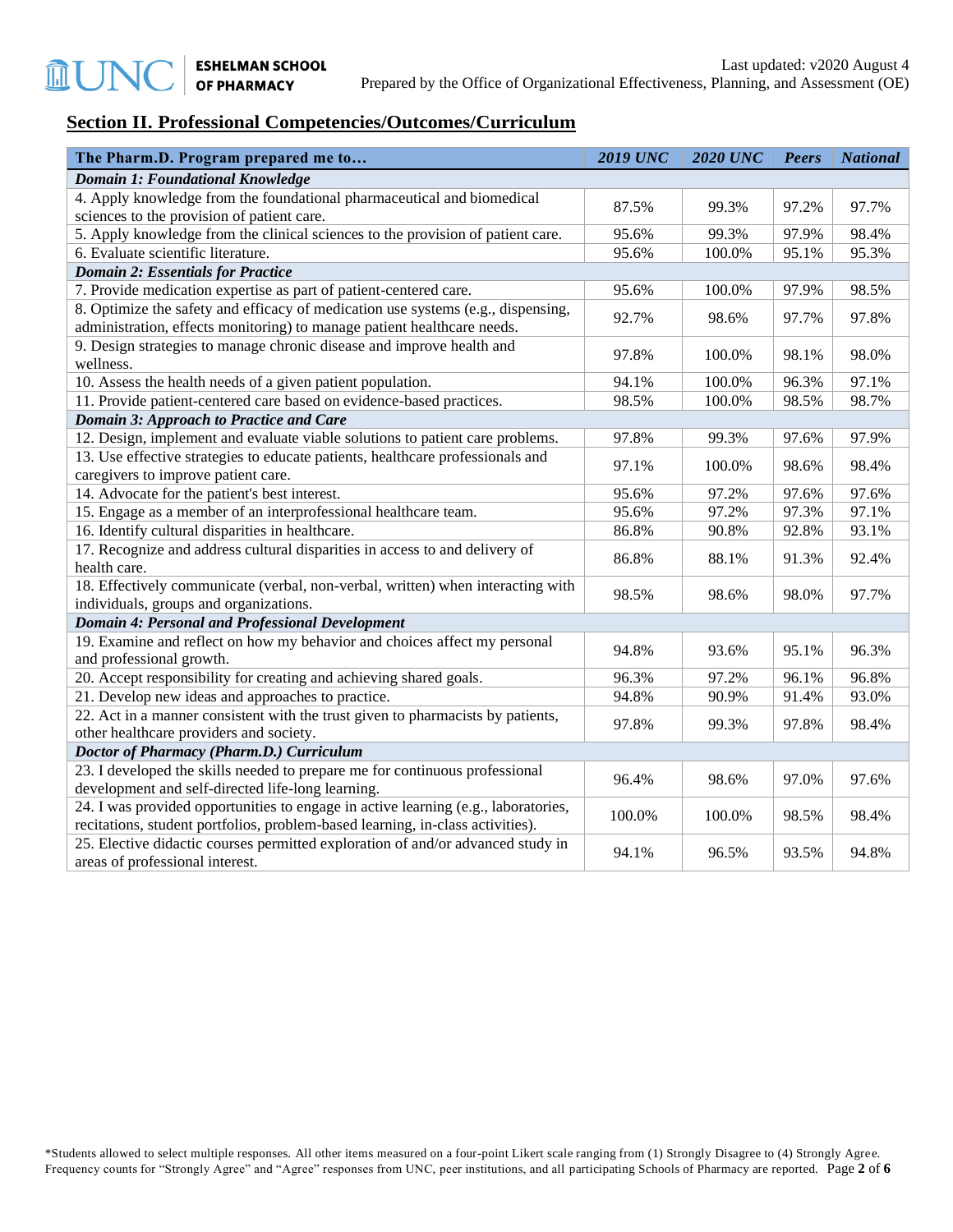# **Section III. Pharmacy Practice Experiences**

|                                                                                       | <b>2019 UNC</b> | <b>2020 UNC</b> | Peers | <b>National</b> |
|---------------------------------------------------------------------------------------|-----------------|-----------------|-------|-----------------|
| <b>Introductory Pharmacy Practice Experiences</b>                                     |                 |                 |       |                 |
| 26. My introductory pharmacy practice experiences were valuable in helping            | 96.4%           | 95.8%           | 86.1% | 89.0%           |
| me to prepare for my advanced pharmacy practice experiences.                          |                 |                 |       |                 |
| 27. My introductory pharmacy practice experiences permitted my involvement            |                 |                 |       |                 |
| in direct patient care responsibilities in both community and institutional           | 99.3%           | 98.6%           | 90.0% | 89.9%           |
| settings.                                                                             |                 |                 |       |                 |
| 28. My introductory pharmacy practice experiences were of high quality.               | 94.1%           | 90.8%           | 84.9% | 86.5%           |
| <b>Advanced Pharmacy Practice Experiences</b>                                         |                 |                 |       |                 |
| 29. In the community pharmacy setting, I was able to engage in direct patient         | 91.9%           | 91.5%           | 95.1% | 95.6%           |
| care.                                                                                 |                 |                 |       |                 |
| 30. In the ambulatory care setting, I was able to engage in direct patient care.      | 97.1%           | 97.1%           | 97.1% | 96.4%           |
| 31. In the hospital or health-system pharmacy setting, I was able to engage in        | 85.3%           | 88.0%           | 90.4% | 93.1%           |
| direct patient care.                                                                  |                 |                 |       |                 |
| 32. In the inpatient/acute care setting, I was able to engage in direct patient care. | 99.3%           | 97.2%           | 96.1% | 96.1%           |
| 33. The need for continuity of care (e.g., acute, chronic, and wellness promoting     |                 |                 |       |                 |
| patient care services) in outpatient and inpatient settings was emphasized in the     | 97.1%           | 97.2%           | 96.0% | 96.6%           |
| advanced pharmacy practice experiences.                                               |                 |                 |       |                 |
| 34. The variety of the available advanced pharmacy practice experience                | 89.7%           | 92.3%           | 93.9% | 93.9%           |
| electives met my needs as a student.                                                  |                 |                 |       |                 |
| 35. I was academically prepared to enter my advanced pharmacy practice                | 85.3%           | 94.3%           | 92.4% | 94.3%           |
| experiences.                                                                          |                 |                 |       |                 |
| 36. My advanced pharmacy practice experiences were of high quality.                   | 94.9%           | 98.6%           | 95.1% | 96.0%           |
| <b>Overall (Both Introductory and Advanced) Pharmacy Practice Experiences</b>         |                 |                 |       |                 |
| 37. My pharmacy practice experiences allowed me to have direct interaction            |                 |                 |       |                 |
| with diverse patient populations (e.g., age, gender, socioeconomic, ethnic,           | 98.5%           | 99.3%           | 98.0% | 98.5%           |
| and/or cultural background, disease states, etc.).                                    |                 |                 |       |                 |
| 38. My pharmacy practice experiences allowed me to collaborate with other             | 99.3%           | 100.0%          | 97.9% | 98.3%           |
| health care professionals.                                                            |                 |                 |       |                 |

### **Section IV. Student Services**

|                                                                                                                                                                              | <b>2019 UNC</b> | <b>2020 UNC</b> | <b>Peers</b> | <b>National</b> |
|------------------------------------------------------------------------------------------------------------------------------------------------------------------------------|-----------------|-----------------|--------------|-----------------|
| 39. College/school provided access to academic advising.                                                                                                                     | 72.8%           | 79.6%           | 87.0%        | 91.0%           |
| Selected "Did not utilize"<br>$\bullet$                                                                                                                                      | 11.8%           | $12.0\%$        | $6.9\%$      | $4.6\%$         |
| 40. College/school provided access to guidance on career planning.                                                                                                           | 56.6%           | 78.1%           | 82.4%        | 81.4%           |
| Selected "Did not utilize"<br>$\bullet$                                                                                                                                      | 12.5%           | $7.0\%$         | 6.4%         | 5.9%            |
| 41. College/school provided access to accommodation services as defined by<br>the Americans with Disabilities Act (ADA).                                                     | 40.4%           | 50.7%           | 65.2%        | 68.9%           |
| Selected "Did not utilize"<br>$\bullet$                                                                                                                                      | 58.1%           | 48.6%           | 33.3%        | 29.7%           |
| 42. College/school provided access to financial aid advising.                                                                                                                | 44.1%           | 62.0%           | 79.2%        | 82.6%           |
| Selected "Did not utilize"<br>$\bullet$                                                                                                                                      | 27.2%           | $19.0\%$        | 12.4%        | 9.5%            |
| 43. College/school provided access to student health and wellness services (e.g.,<br>immunizations, counseling services, campus pharmacy, primary care clinics,<br>$etc.$ ). | 88.2%           | 95.1%           | 89.4%        | 90.1%           |
| Selected "Did not utilize"                                                                                                                                                   | 5.9%            | $2.1\%$         | $6.1\%$      | $5.1\%$         |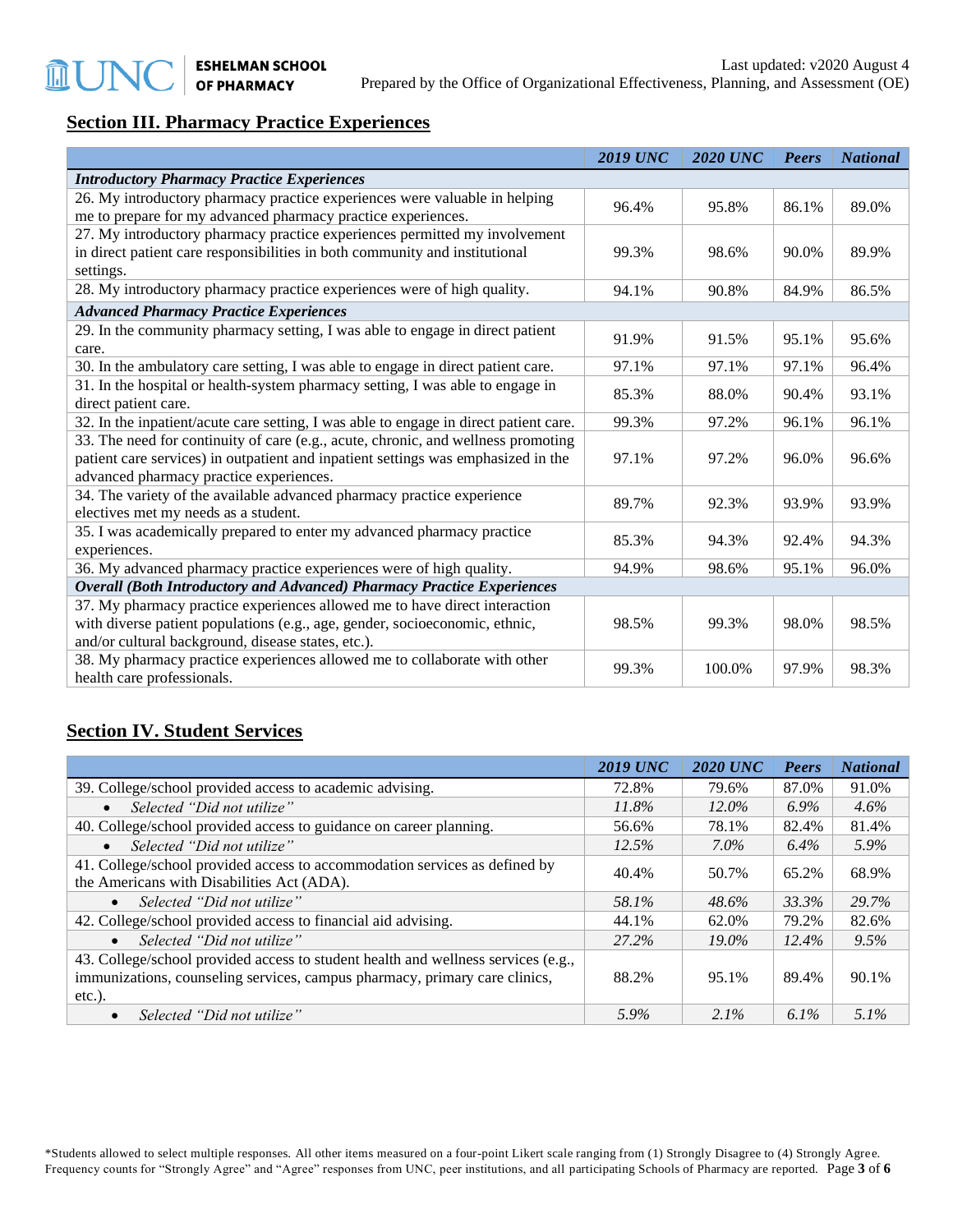# **Section V. The Student Experience**

|                                                                                    | <b>2019 UNC</b> | <b>2020 UNC</b> | <b>Peers</b> | <b>National</b> |
|------------------------------------------------------------------------------------|-----------------|-----------------|--------------|-----------------|
| 44. The college/school of pharmacy provided timely information about news,         | 80.1%           | 94.3%           | 91.6%        | 90.6%           |
| events, and important matters within the college/school of pharmacy.               |                 |                 |              |                 |
| 45. Information was made available to me about additional educational              | 89.0%           | 93.6%           | 93.3%        | 92.9%           |
| opportunities (e.g., residencies, fellowships, graduate school).                   |                 |                 |              |                 |
| 46. The college/school's administration responded to problems and issues of        | 69.9%           | 90.2%           | 85.6%        | 85.1%           |
| concern to the student body.                                                       |                 |                 |              |                 |
| 47. I was aware of the process for raising issues with the college/school          | 80.9%           | 88.0%           | 85.3%        | 86.0%           |
| administration.                                                                    |                 |                 |              |                 |
| 48. I was aware that student representatives served on college/school              | 90.5%           | 94.4%           | 95.8%        | 94.4%           |
| committees with responsibility for curriculum and other matters.                   |                 |                 |              |                 |
| 49. The college/school of pharmacy was welcoming to students with diverse          | 88.9%           | 86.6%           | 94.6%        | 95.0%           |
| backgrounds.                                                                       |                 |                 |              |                 |
| 50. I know how to utilize college/school policies dealing with harassment and      | 82.3%           | 76.8%           | 83.3%        | 86.1%           |
| discrimination.                                                                    |                 |                 |              |                 |
| 51. The college/school of pharmacy had processes to communicate student            | 87.5%           | 95.1%           | 91.5%        | 91.9%           |
| perspectives to the faculty or administration.                                     |                 |                 |              |                 |
| 52. Faculty, administrators and staff served as positive role models for students. | 93.4%           | 96.5%           | 95.2%        | 93.9%           |
| 53. Preceptors modeled professional attributes and behaviors.                      | 97.0%           | 95.1%           | 96.7%        | 96.1%           |
| 54. Preceptors provided me with individualized instruction, guidance, and          | 97.8%           | 97.9%           | 95.9%        | 96.7%           |
| evaluation.                                                                        |                 |                 |              |                 |
| 55. I was aware of expected behaviors with respect to professional and             | 99.3%           | 99.3%           | 98.7%        | 98.7%           |
| academic conduct.                                                                  |                 |                 |              |                 |
| 56. The college/school had an effective process to manage <i>academic</i>          | 56.6%           | 62.7%           | 85.3%        | 84.8%           |
| misconduct by students (e.g., plagiarism).                                         |                 |                 |              |                 |
| 57. The college/school had an effective process to manage <i>professional</i>      | 60.3%           | 68.3%           | 83.4%        | 84.2%           |
| misconduct by students (e.g., repeated tardiness/absences, drug diversion).        |                 |                 |              |                 |
| 58. The college/school's faculty and administration encouraged me to               | 85.3%           | 85.9%           | 91.9%        | 92.1%           |
| participate in regional, state, or national pharmacy meetings.                     |                 |                 |              |                 |
| 59. The college/school of pharmacy was supportive of student professional          | 92.7%           | 93.7%           | 95.4%        | 95.4%           |
| organizations.                                                                     |                 |                 |              |                 |
| 60. I was aware of opportunities in research activities with faculty.              | 89.0%           | 91.6%           | 79.5%        | 84.9%           |

# **Section VI. Facilities, Experiential Sites and Educational Resources**

|                                                                                                                                                                                        | <b>2019 UNC</b> | <b>2020 UNC</b> | Peers | <b>National</b> |
|----------------------------------------------------------------------------------------------------------------------------------------------------------------------------------------|-----------------|-----------------|-------|-----------------|
| 61. My campus learning environment was safe.                                                                                                                                           | 99.3%           | 97.9%           | 95.8% | 97.0%           |
| 62. The information technology resources provided by the college/school of<br>pharmacy and/or elsewhere on campus were conducive to learning.                                          | 98.5%           | 98.6%           | 97.6% | 96.0%           |
| 63. The classrooms in the college/school of pharmacy or elsewhere on campus<br>were conducive to learning.                                                                             | 97.0%           | 95.7%           | 92.5% | 94.5%           |
| 64. The laboratories and other non-classroom environments were conducive to<br>learning.                                                                                               | 99.3%           | 97.2%           | 95.8% | 95.7%           |
| 65. The study areas in the college/school of pharmacy or elsewhere on campus<br>were conducive to learning.                                                                            | 92.0%           | 91.5%           | 90.8% | 92.2%           |
| 66. The common spaces such as lounges, lobbies, or other areas for relaxation<br>and socialization available in the college/school of pharmacy or elsewhere on<br>campus met my needs. | 91.2%           | 84.5%           | 88.4% | 89.2%           |
| 67. Access to educational resources (e.g., library, electronic data bases) was<br>conducive to learning.                                                                               | 100.0%          | 99.3%           | 97.7% | 97.1%           |
| 68. During pharmacy practice experiences, access to educational resources (e.g.,<br>library, electronic data bases) was conducive to learning.                                         | 98.6%           | 99.3%           | 97.9% | 97.5%           |

\*Students allowed to select multiple responses. All other items measured on a four-point Likert scale ranging from (1) Strongly Disagree to (4) Strongly Agree. Frequency counts for "Strongly Agree" and "Agree" responses from UNC, peer institutions, and all participating Schools of Pharmacy are reported. Page **4** of **6**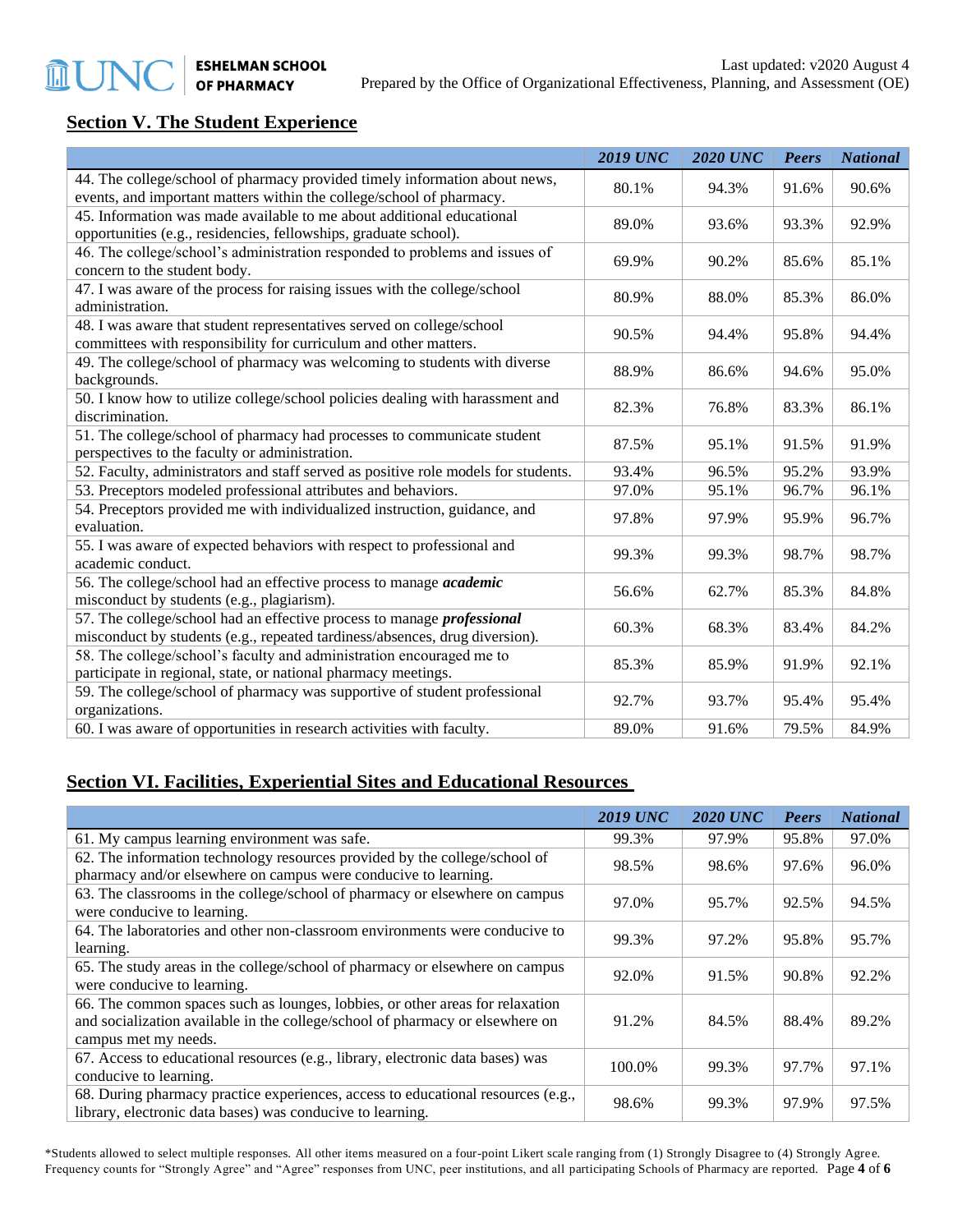# **Section VII. Overall Impressions**

|                                                                                                                                                                                                                                             | <b>2019 UNC</b> | <b>2020 UNC</b> | Peers | <b>National</b> |
|---------------------------------------------------------------------------------------------------------------------------------------------------------------------------------------------------------------------------------------------|-----------------|-----------------|-------|-----------------|
| 69. I am prepared to enter pharmacy practice.                                                                                                                                                                                               | 90.5%           | 97.9%           | 95.0% | 96.0%           |
| 70. If I were starting my college career over again I would choose to study                                                                                                                                                                 | 62.5%           | 68.3%           | 67.9% | 73.1%           |
| pharmacy.                                                                                                                                                                                                                                   |                 |                 |       |                 |
| 71. If I were starting my pharmacy program over again I would choose the same<br>college/school of pharmacy. (If you select disagree or strongly disagree please<br>indicate the reason why in the comment box at the end of this session.) | 69.8%           | 85.2%           | 87.1% | 83.6%           |

# **Demographic Information**

|                                                                                                                     | <b>2019 UNC</b> | <b>2020 UNC</b> | <b>Peers</b> | <b>National</b> |
|---------------------------------------------------------------------------------------------------------------------|-----------------|-----------------|--------------|-----------------|
| 73. Which of the following choice(s) describe the primary area of your paid outside work experiences while in the   |                 |                 |              |                 |
| college/school?*                                                                                                    |                 |                 |              |                 |
| Community pharmacy                                                                                                  | 66.2%           | 53.5%           | 62.9%        | 68.5%           |
| Institutional pharmacy                                                                                              | 32.4%           | 35.9%           | 34.2%        | 24.3%           |
| Other pharmacy related. Specify:                                                                                    | 15.4%           | 21.8%           | 17.8%        | 9.6%            |
| Non-pharmacy related. Specify:                                                                                      | 8.8%            | 9.2%            | 6.5%         | 6.5%            |
| I did not work                                                                                                      | 8.1%            | 5.6%            | 5.3%         | 12.1%           |
| 74. If you had paid employment please indicate the approximate number of hours you worked per week.                 |                 |                 |              |                 |
| Less than 10 hours                                                                                                  | 43.2%           | 50.7%           | 28.6%        | 29.8%           |
| 10 to 14 hours                                                                                                      | 32.8%           | 30.6%           | 39.9%        | 32.6%           |
| 15 to 19 hours                                                                                                      | 13.6%           | 11.2%           | 19.7%        | 20.7%           |
| 20 to 29 hours                                                                                                      | 7.2%            | 3.7%            | 7.4%         | 10.5%           |
| 30 or more hours                                                                                                    | 2.4%            | 2.2%            | 3.4%         | 4.1%            |
| No answer                                                                                                           | 0.8%            | 1.5%            | 1.0%         | 2.4%            |
| 75. Please indicate any college degrees you had earned prior to entering the Doctor of Pharmacy program.*           |                 |                 |              |                 |
| Did not have a degree prior to entering program                                                                     | 16.9%           | 13.4%           | 17.7%        | 32.4%           |
| Associate's                                                                                                         | 3.7%            | 2.1%            | 10.7%        | 12.3%           |
| B.S., B.A. or Other Bachelor's                                                                                      | 80.1%           | 86.6%           | 75.2%        | 58.7%           |
| Master's. Specify type:                                                                                             | 0.7%            | 1.4%            | 2.6%         | 2.7%            |
| JD or Other Law                                                                                                     | 0.0%            | 0.0%            | 0.1%         | 0.1%            |
| Ph.D.                                                                                                               | 0.0%            | 0.0%            | 0.3%         | 0.2%            |
| M.D., D.D.S. or other Professional Doctorate                                                                        | 0.7%            | 0.0%            | 0.0%         | 0.1%            |
| Other Doctorate                                                                                                     | 0.0%            | 0.0%            | 0.0%         | 0.1%            |
| 76(a). What are you current plans for primary employment upon your graduation from the college/school of pharmacy?* |                 |                 |              |                 |
| Chain community pharmacy                                                                                            | 17.6%           | 15.5%           | 33.6%        | 48.7%           |
| Independent community pharmacy                                                                                      | 13.2%           | 12.7%           | 15.1%        | 23.6%           |
| Hospital                                                                                                            | 55.9%           | 52.8%           | 50.5%        | 46.6%           |
| Clinic-based pharmacy                                                                                               | 19.9%           | 16.2%           | 20.9%        | 20.3%           |
| Consultant                                                                                                          | 5.9%            | 7.7%            | 5.0%         | 7.0%            |
| Home care                                                                                                           | 1.5%            | 2.1%            | 1.7%         | 3.6%            |
| Nursing home/Long-term care facility                                                                                | 2.9%            | 2.8%            | 4.9%         | 8.0%            |
| Academic                                                                                                            | 10.3%           | 4.2%            | 7.3%         | 7.6%            |
| Association management                                                                                              | 2.2%            | 0.0%            | 0.8%         | 1.3%            |
| Pharmaceutical industry                                                                                             | 18.4%           | 25.4%           | 10.1%        | 10.8%           |
| Managed care                                                                                                        | 5.9%            | 2.1%            | 5.3%         | 6.6%            |
| Government or regulatory agency                                                                                     | 4.4%            | 3.5%            | 5.2%         | 6.7%            |
| Other pharmacy related field. Specify:                                                                              | 14.0%           | 6.3%            | 4.8%         | 5.5%            |
| Non-pharmacy related field. Specify:                                                                                | 0.0%            | 0.0%            | 1.0%         | 0.9%            |
| No plans for employment in the coming year                                                                          | 3.7%            | 3.5%            | 4.2%         | 2.5%            |
| 76(b). What are your current plans upon your graduation from the college/school of pharmacy?*                       |                 |                 |              |                 |

\*Students allowed to select multiple responses. All other items measured on a four-point Likert scale ranging from (1) Strongly Disagree to (4) Strongly Agree.

Frequency counts for "Strongly Agree" and "Agree" responses from UNC, peer institutions, and all participating Schools of Pharmacy are reported. Page **5** of **6**